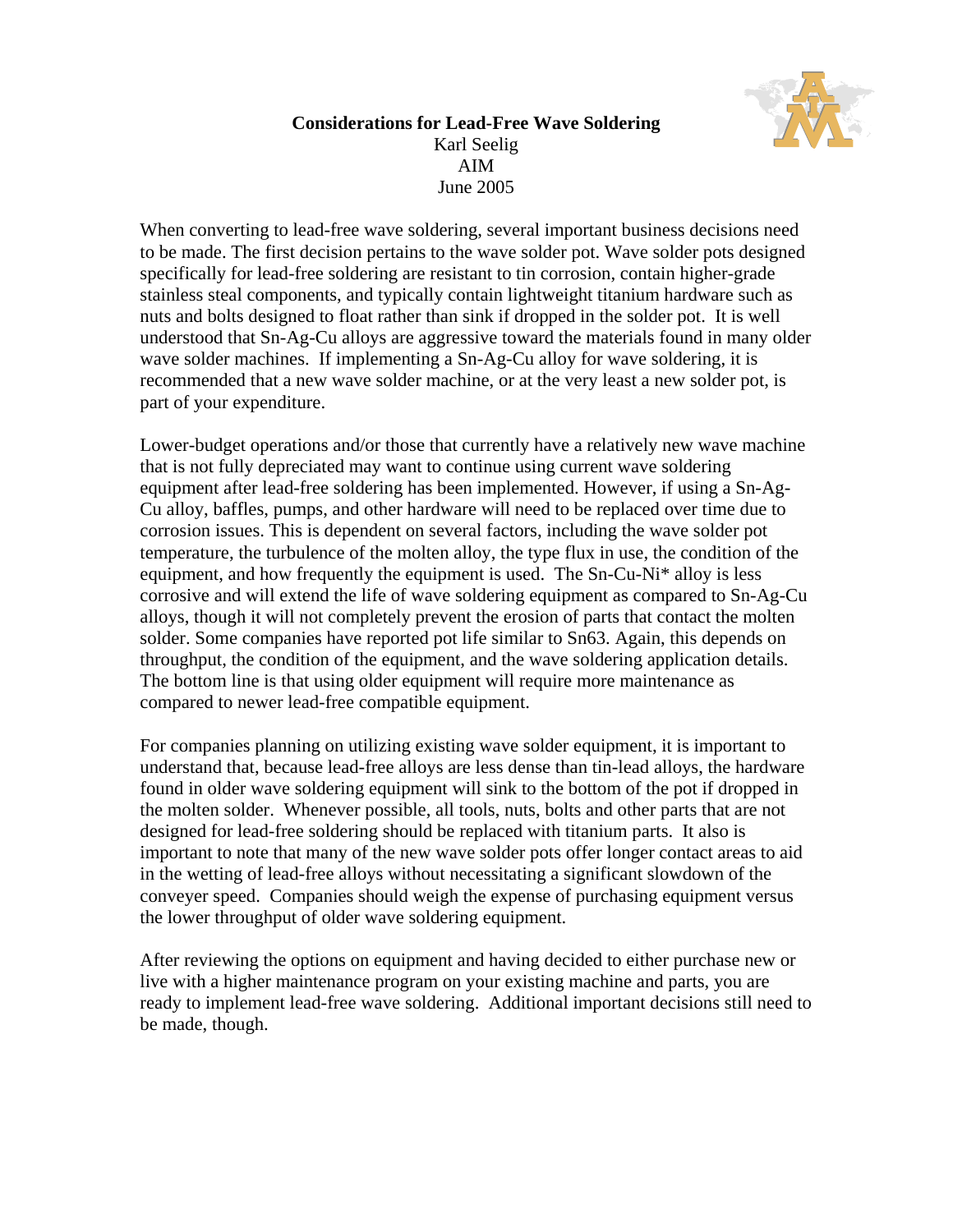# **Flux**

Flux choice is a key issue. If running a no-clean process, you may need a more aggressive flux than what you have been using for tin-lead wave soldering. Higher solids flux can help to reduce the bridging that is common with Sn-Ag-Cu alloys, but will generally result in a larger quantity of post-process flux residues. Another option is to utilize the Sn-Cu-Ni alloy rather than Sn-Ag-Cu, as Sn-Cu-Ni exhibits lower bridging due to the surface tension of the alloy.

## **Solder Alloy**

Another issue to consider is the effect that solder alloys have on voids in plated through hole (PTH) barrels. Sn-Ag-Cu has shown to be more prone to voiding than the tin-lead and Sn-Cu-Ni alloys. If the leads are used for high power resistance or temperature dissipation, this can be problematic. For many other applications, these voids will not cause any issues. In terms of joint strength, the PTH barrels soldered with Sn-Ag-Cu normally offer more-than-ample strength, even with the voids.

The following pictures are comparisons of ENIG boards soldered with Sn-Ag-Cu and Sn-Cu-Ni. The Sn-Cu-Ni solder joint are consistently lower in voiding and have very good fillet formation.



**Tin-Silver-Copper Sn-Cu-Ni** 



**Tin-Silver-Copper Sn-Cu-Ni** 



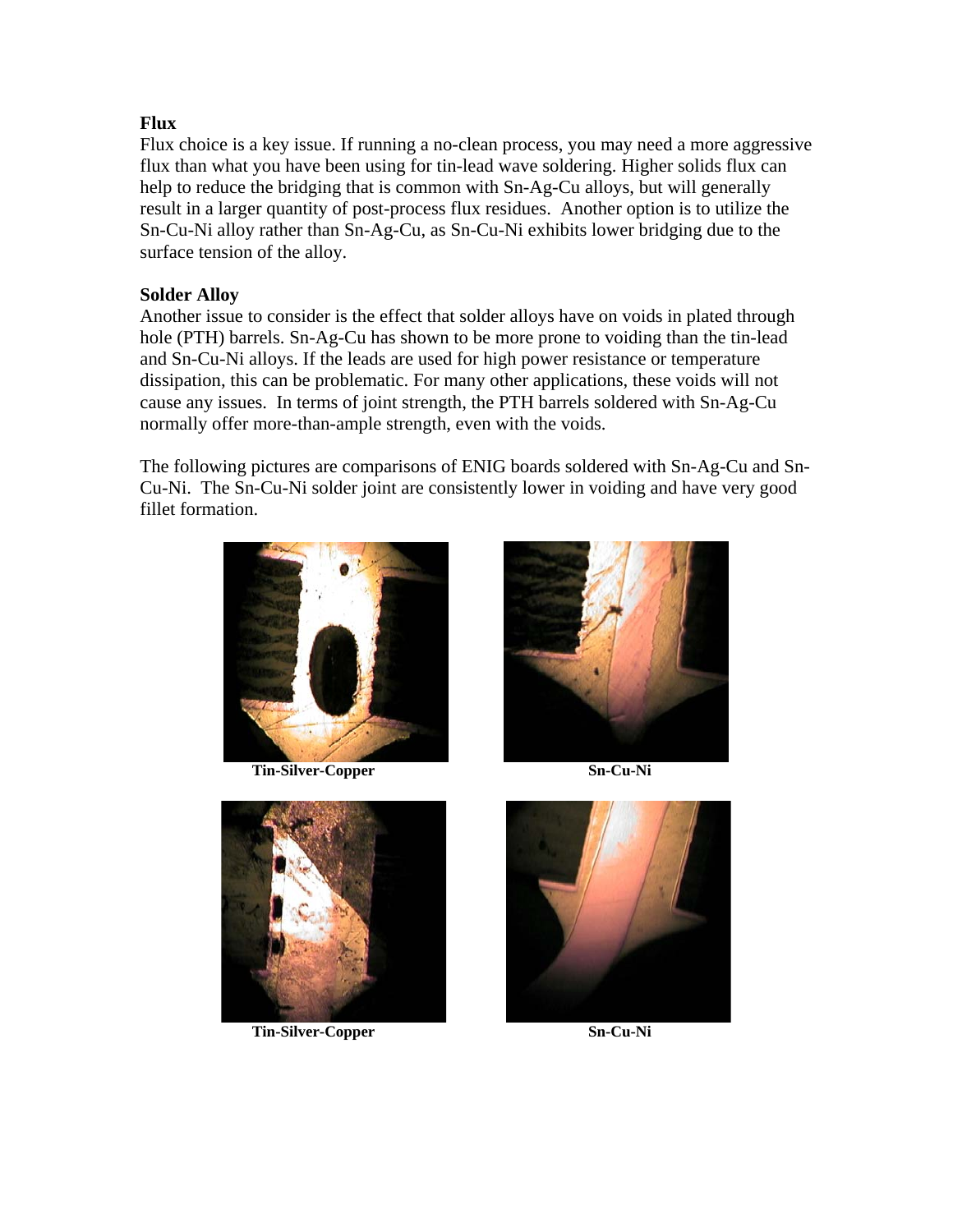In addition, Sn-Cu-Ni is also prone to less surface cracks that form due to cooling rate along intermetallic grain boundaries. This results in less cracks and shinier solder joints that appear very similar to tin-lead.



Following is a brief comparison of the Sn-Ag-Cu and Sn-Cu-Ni alloys, which appear to be the two most likely lead-free wave soldering alloys candidates.

Sn-Ag-Cu

- Can be used for both SMT and wave soldering.
- More expensive due to silver content.
- Solder pot wear of older machines is higher with Sn-Ag-Cu.
- Rougher surface condition and exhibits more surface cracks.
- Wets faster than Sn-Cu-Ni, so dwell times can be reduced.
- Higher voiding than Sn-Cu-Ni in PTH barrels.
- Higher copper dissolution rate than Sn-Cu-Ni.

Sn-Cu-Ni

- Lower cost due to the absence of silver.
- Less prone to bridging.
- Wets slightly slower than Sn-Ag-Cu.
- Finer grain structure, resulting in bright, shiny joints.
- Lower voiding in PTH barrels.
- Lower in copper dissolution and is easily controlled.
- Reliable when mixed with Sn-Ag-Cu, as previous reports have shown.

## **Application Details**

The preheat temperature for lead-free wave soldering is not very different than that used with tin-lead soldering. The typical top-side temperature for lead-free wave soldering ranges from 180 to 225°C, depending on the particular flux in use.

The wave solder pot temperature for lead-free soldering should be in the 265 to 270°C range. The specific temperature to use is dependent on board layout and whether or not pallets are utilized and should be adjusted to maximize wetting.